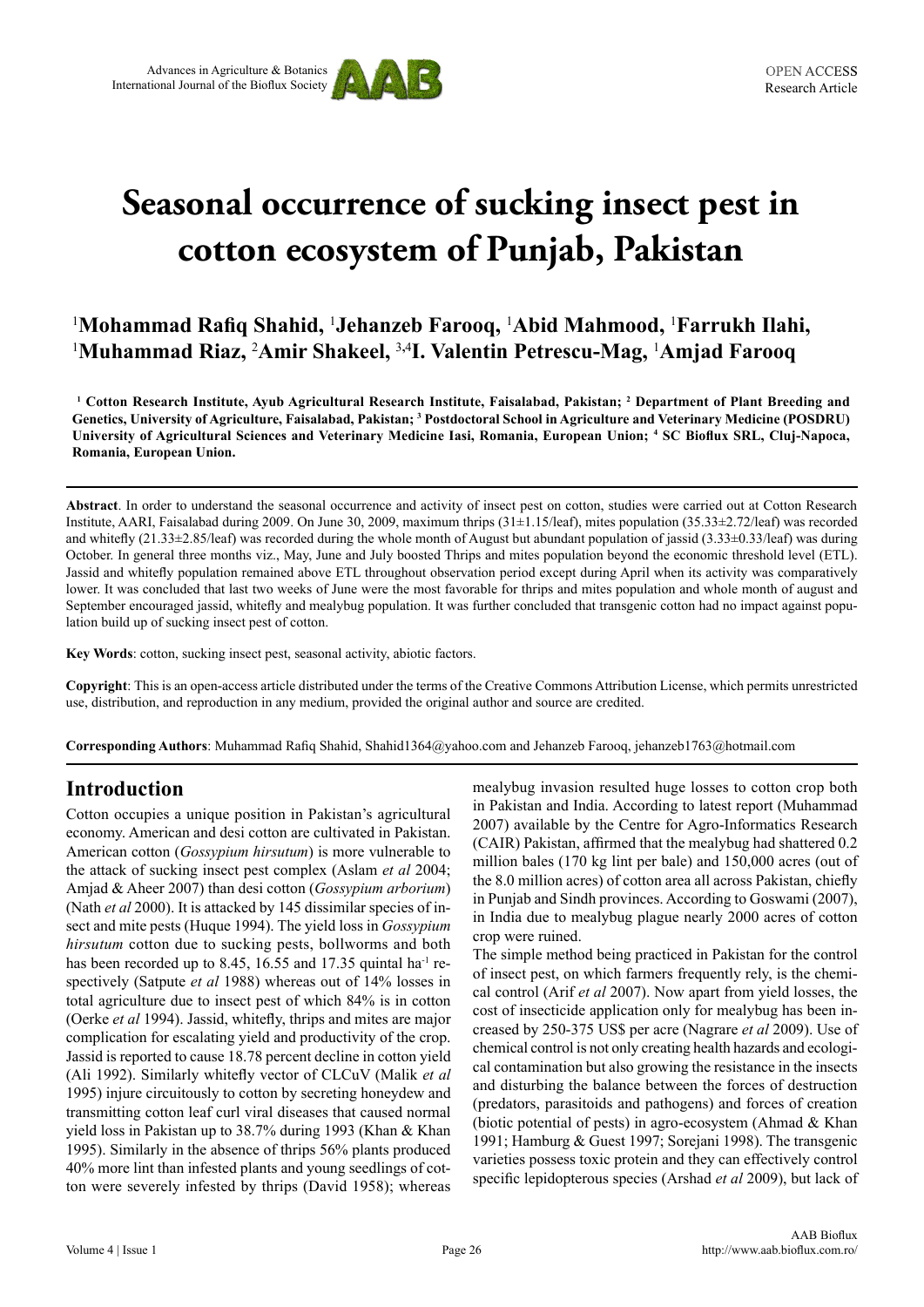resistance against sucking insect pests (Hofs *et al* 2004; Sharma & Pampapathy 2006) and hence require continuous use of pesticides and other control tactics for effective management (Hilder & Boulter 1999). The reduced use of insecticides in Bt cotton can increase the population of sucking insect pests (Men *et al* 2005) and hence sucking pests have become a more significant part of insect pest complex in Bt cotton (Wu *et al* 2002).

The occurrence and progress of all the insect pests are much dependent upon the customary environmental factors such as temperature, relative humidity and precipitation (Aheer *et al* 1994). The activities of these insect pests are fluctuated under erratic environmental conditions. For instance, jassid and whitefly exhibit their activity under wet environmental conditions whereas thrips and mites under high temperature dry situations (Khan & Ullah 1994).

Keeping in view the present studies were carried out to investigate the seasonal incidence and peak activity of sucking insect pest of cotton throughout cotton growing season in order to manage insect pest prior to their economic injury.

## **Material and Method**

The present study was carried out at Cotton Research institute (AARI) Faisalabad, during the cotton season 2009 in order to determine the seasonal occurrence of sucking insect pest on cotton. For this purpose observations regarding insect pest population were recorded from April to October on early sown cotton cultivar FH-113. The experiment was laid out in Randomized Complete Block Design (RCBD) with three replications and the plot size was kept at 25 x 10 ft, the row-to-row and plantto-plant distance was  $2 \frac{1}{2}$  ft and  $1 \frac{1}{4}$  ft, respectively. Thrips, jassid, whitefly (adults & nymphs) and mite's population data on per leaf basis and of mealybug per 10cm terminal twig were recorded early in the morning at weekly intervals. No plant protection measures were applied throughout the season, but standard and recommended agronomic practices were carried out as and when required. The five plants were selected at random from each plot for recording pest population three upper middle and lower leaves from each plant were selected. Population means of sucking insect pests for whole growing seasons at ten days interval were calculated. The data were analyzed statistically to find the significance of the results and means were compared following DMR test at 5% probability (Steel & Torrie 1980).

## **Results and Discussion**

#### **Population density counts**

#### **Thrips population**

The presented data (Table 1, column a) revealed that maximum thrips population  $(31\pm1.15)$  was recorded on June 30, 2009 on cotton. Thrips population in general was low and below ETL before end April and early August. This population was first recorded on early April that gradually increased till the highest peak on June 30. Three months viz. May, June and July boosted up thrips population beyond the economic threshold level. Thrips population declined thereafter and on end August suppression was up to  $(0.67\pm0.33)$ . It was concluded that last two weeks of June were the most favorable resulting thrips population 25-35/leaf. Results showed (Table 2) that the population of thrips behaved positive response with temperature and negative response with relative humidity. The present research findings are confirmatory to the findings of Khan & Ullah (1994), who also observed a negative relationship between population buildup of *Thrips tabaci* and *Tetranychus urticae* and the mean relative humidity and rainfall.

#### **Mites population**

Similar to thrips, studies revealed that mites population (Table 1, column b) was maximum (35.33±2.72) on June 30, 2009. Mites population in general was low and below ETL before end April and early August. The starting population was recorded on early April that gradually increased till the highest peak on June 30 and second peak on next consecutive week of July  $(27\pm0.57)$ . During the three months viz. May, June and July favored mite's population beyond the economic threshold level. Mite's population declined thereafter and on early September up to (2±0.57). It was concluded that last week of June was the most favorable resulting mites population 25-35/leaf when temperature was high up to 36.3˚C the present findings are supported by the findings of Linger *et al* (1998) who reported that cotton mite population was favored by higher temperature. The results described in Table 2 depicted that increasing temperature favored the mite population but relative humidity exerted negative correlation with mite population. These research findings are confirmatory to the findings of Khan & Ullah (1994), who also observed a negative relationship between population buildup of *Thrips tabaci* and *Tetranychus urticae* and the mean relative humidity and rainfall and crop growth reduction due to mite infestation was greater in early than in late infested crops Sadras & Wilson (1997).

#### **Jassid population**

Studies revealed that in October the jassid population was the highest. The peak population (3.33/leaf) of jassid was recorded on October 30. In general jassid population remained above ETL since the months of May to onward, after appearance population of jassid increased on subsequent dates of observation till the highest peaks population during October when temperature and humidity were 22.3˚C and respectively 54% humidity. The present studies depicted that relative humidity exerted positive effect on jassid population but temperature affected badly. The present findings were partially supported by the findings of Khan & Ullah (1994). However slight variations might be due to difference of materials and methods.

#### **Whitefly population**

Similar to jassid studies, investigation revealed that period of abundance for whitefly population (Table 1, column d) was the whole month of August. Peak population of whitefly was recorded on August 10 and second peaks (22.33±2.85, 21.33±2.85) on consecutive weeks before and after 10 August. In general whitefly population remained above ETL throughout observation period till end October except in April when its activity was comparatively less. However its population abruptly increased on subsequent dates of observation till the highest peaks population during August when temperature and humidity were 34.5 and 51% respectively. Correlation data (Table 2) depicted that both temperature and relative humidity favored the whitefly population. The present findings are absolutely supported by the findings of (Seif 1980) who also observed similar response.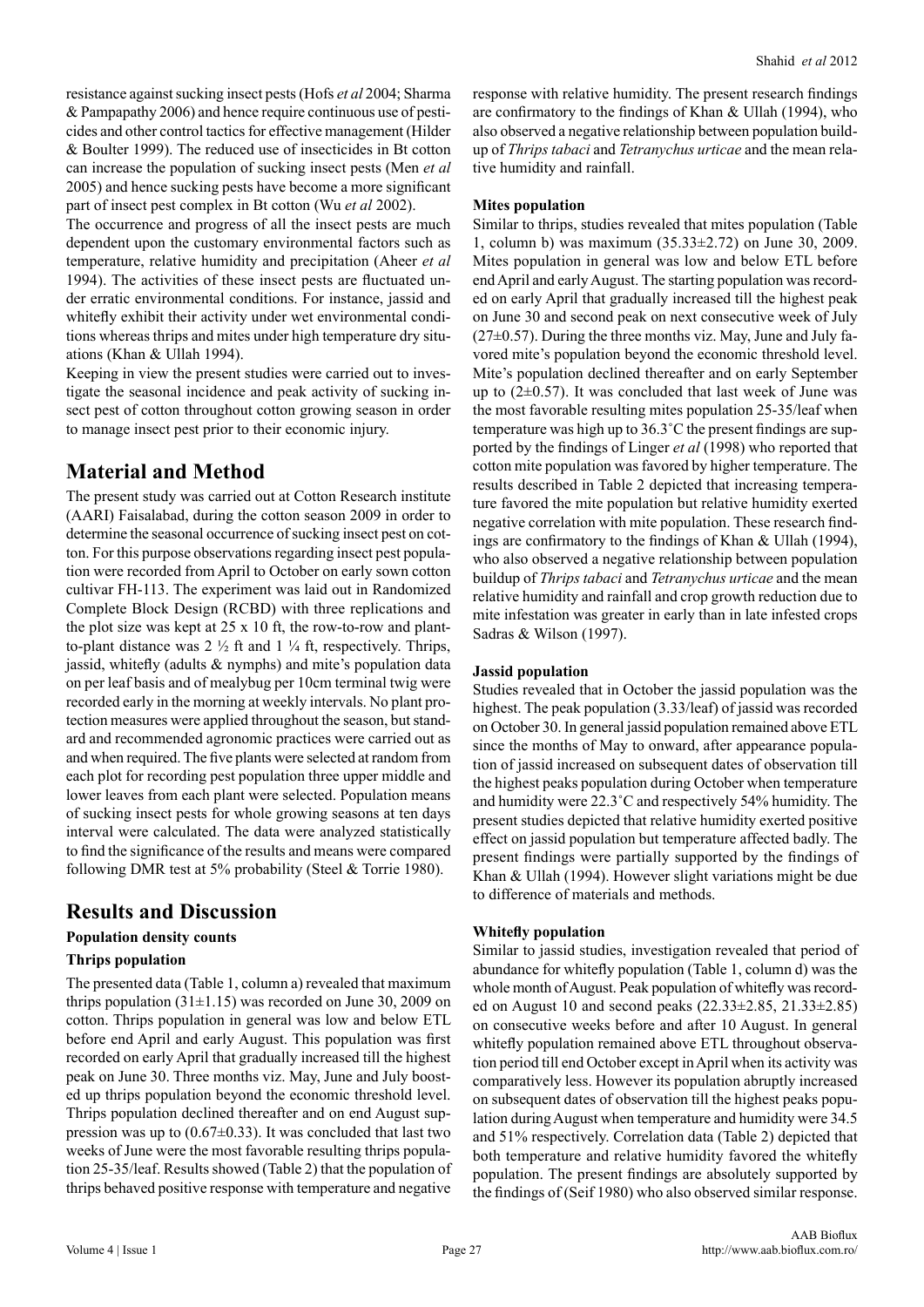Table 1. Fluctuation of sucking insect pest population on cotton during its growth period

| <b>Months</b> | Mean temp. $(C^{\circ})$ | RH% | <b>Thrips</b>          | <b>Mites</b>         | <b>Jassid</b>      | Whitefly                | Mealybug          |
|---------------|--------------------------|-----|------------------------|----------------------|--------------------|-------------------------|-------------------|
| Apr 1         | 23.5                     | 57  | $0.67 \pm 0.33$ hi     | $0.33 \pm 0.33j$     | $0\pm 0a$          | $0.33 \pm 0.33$ jk      | $0.3 \pm 0.2q$    |
| Apr 10        | 20.3                     | 71  | $0.33 \pm 0.33$ hi     | $0\pm 0j$            | $0\pm 0a$          | $0.33 \pm 0.33$ jk      | $0.7 \pm 0.5$ pq  |
| Apr 20        | 31.3                     | 27  | $3\pm0.57$ ghi         | $4\pm 0.57$ ghi      | $0\pm 0a$          | $0.67 \pm 0.33$ jk      | $1.3 \pm 1.1$ pq  |
| Apr 30        | 31.8                     | 29  | $4.67 \pm 0.67$ ghi    | 8.67±0.33fg          | $0\pm 0a$          | $0.00 \pm 0.00k$        | $2.3 \pm 0.3$ opq |
| May 1         | 32                       | 38  | $8\pm2.30$ fgh         | 7.33±0.88gh          | $0 \pm 0.57a$      | $1.67 \pm 0.67$ ijk     | $3.3 \pm 0.1$ pq  |
| May 10        | 31                       | 40  | $13 \pm 2.30$ ef       | $14.33 \pm 1.67$ ef  | $0.67 \pm 0.33$ ab | $5.00 \pm 0.58$ ijk     | $5.3 \pm 0.3$ no  |
| May 20        | 37.3                     | 27  | 16.67±0.88de           | 16.33±1.76de         | $1\pm 0b$          | 5.33±0.33hijk           | $4.3 \pm 0.2$ nop |
| May 30        | 34.5                     | 30  | 19.33±2.02abcde        | $18 \pm 1.15$ abcd   | $1.67 \pm 0.67$    | $6.33 \pm 0.88$ hij     | $7.3 \pm 0.5$ mn  |
| June 1        | 32.3                     | 32  | $20.67 \pm 2.33$ abcd  | 19.33±1.20abcd       | $1 \pm 0.57$ b     | 7.33±0.88ghi            | $11.0 \pm 10.3$ m |
| June 10       | 33.3                     | 30  | $24\pm3.6abc$          | $21 \pm 3.21$ abc    | $1.67 \pm 0.33b$   | 11.33±0.33fgh           | $12.7 \pm 0.7$ kl |
| June 20       | 31                       | 43  | $25.33 \pm 1.4abc$     | 22.66±2.72abc        | $1.0 \pm 0.33 b$   | 13.33±0.88defg          | $15.0 \pm j1.1k$  |
| June 30       | 36.3                     | 44  | $31\pm1.15$ abc        | $35.33 \pm 2.72$ abc | $1.3 \pm 0.33 b$   | $12.67 \pm 0.88$ efg    | $17.7 \pm 0.5$ j  |
| July 1        | 29.5                     | 61  | $25 \pm 2.51$ abc      | $27 \pm 0.57$ abc    | $1.66 \pm 3.1b$    | 14.00±0.58cdef          | $25.3 \pm 1.3i$   |
| July 10       | 34.5                     | 55  | 22.67±0.88abcd         | 16.67±1.20bcd        | $1.67 \pm 0.67$    | 15.33±0.33bcdef         | $39.3 \pm 1.3 h$  |
| July 20       | 35.5                     | 52  | 19.67±0.88abcde        | 16.67±1.20bcd        | $1.33 \pm 0.33 b$  | 17.00±0.58abcdef        | $43.3 \pm 1.4$ g  |
| July 30       | 28.3                     | 72  | $17.67 \pm 1.45$ abcde | $8.67 \pm 1.20$ fg   | $1.33 \pm 0.33 b$  | 17.67±1.45abcde         | 56.0±2.1ef        |
| Aug 1         | 34                       | 58  | $8.33 \pm 1.76$ fg     | 4.67±1.20ghi         | $1.33 \pm 0.88b$   | 21.00±0.58ab            | $55.0 \pm 2f$     |
| Aug 10        | 34.5                     | 51  | 5.67±2.18ghi           | $2.33 \pm 1.45$ ghi  | $1 \pm 0.57$ b     | $22.00 \pm 1.73a$       | 59.0±2.2e         |
| Aug 20        | 28.5                     | 78  | $1.33 \pm 0.33$ hi     | $3\pm1.15$ ghi       | $2.33 \pm 0.33$ bc | 21.33±2.85ab            | $70.7 \pm 4.3c$   |
| Aug 30        | 33.5                     | 59  | $0.67 \pm 0.33$ hi     | 5±0.57ghi            | $2.33 \pm 0.88$ bc | $20.33 \pm 0.88$ ab     | $75.0 \pm 4.5a$   |
| September 1   | 28                       | 78  | $1\pm0.57$ hi          | $2\pm 0.57$ ij       | $2.33 \pm 0.88$ bc | 19.00±0.58abcd          | 75.7±4.5a         |
| September 10  | 30                       | 66  | $0\pm 0i$              | $0\pm 0j$            | $2.33 \pm 1.20$ bc | $20.67 \pm 1.45$ ab     | $68.3 \pm 3.5$ cd |
| September 20  | 32                       | 57  | 1.33±0.33hi            | $1.67 \pm 0.33$ ij   | $2.33 \pm 0.88$ bc | 18.00±0.58abcde         | $75.0 \pm 4.5a$   |
| September 30  | 30.8                     | 48  | $0.67 \pm 0.33$ hi     | $2\pm 0.57$ ij       | $2.66 \pm 0.88$ bc | $17.00 \pm 0.58$ abcdef | $67.3 \pm 3.5$ cd |
| October 1     | 30.5                     | 47  | $0\pm 0i$              | $0 \pm 0j$           | $2.33 \pm 1.33$ bc | 15.33±0.33bcdef         | 74.7±4.3ab        |
| October 10    | 26.5                     | 58  | $0\pm 0i$              | $0\pm 0i$            | $2.67 \pm 1.2$ bc  | 16.33±0.33abcdef        | $71.0 + b4.1c$    |
| October 20    | 23.8                     | 60  | $0\pm 0i$              | $0\pm 0j$            | $3 \pm 1.15c$      | 20.00±2.52abc           | 70.0±4.1c         |
| October 30    | 22.3                     | 54  | $0\pm 0i$              | $0\pm 0j$            | $3.33 \pm 0.88c$   | 18.00±2.08abcde         | $65.7 \pm 3.5d$   |

Means with same letter are not significantly different from each other according to Duncan's Multiple Range Test at  $P = 0.05$ 

Table 2. Correlation studies regarding abiotic factors and sucking insect pest population on cotton

| Factor                | <b>Jassid</b> | Whitefly | <b>Thrips</b> | <b>Mites</b> | Mealybug |
|-----------------------|---------------|----------|---------------|--------------|----------|
| RH%                   | 0.62          | 0.58     | $-0.38$       | $-0.43$      | 0.64     |
| P values $(5%)$       | 0.0004        | 0.0011   | 0.0453        | 0.021        | 0.000    |
| Temperature $\circ$ C | $-0.101$      | 0.059    | 0.55          | 0.56         | 0.15     |
| P values $(5\%)$      | 0.609         | 0.762    | 0.0022        | 0.0018       | 0.44     |

#### **Mealybug population/10cm twig**

Studies revealed that abundant population period of mealybug (Table 1, column d) (>70/10cm twig) was recorded from August to October. However it remained active through out the year and peak population of mealybug was recorded during August and September when temperature ranged 28-33.5˚C and respectively 59-78% humidity. The current results observed that temperature and relative humidity exerted positive effects on mealybug population. The present studies are partially consistent as Aheer *et al* (2009) reported that CMB remained present throught study period on Chinese-rose.

## **Conclusion and Recommendations**

The present studies showed that under hot dry conditions thrips and mites attacks more on cotton whereas during hot humid conditions whitefly, jassid and mealybug create problems. Similarly the peak population of jassid, whitefly and mealybug was recorded during the months of August and September but thrips and mite's peak population was recorded during May and June periods. These studies will warn the farmers about the population fluctuation and will be helpful for devising pre-planned management strategies against these pests.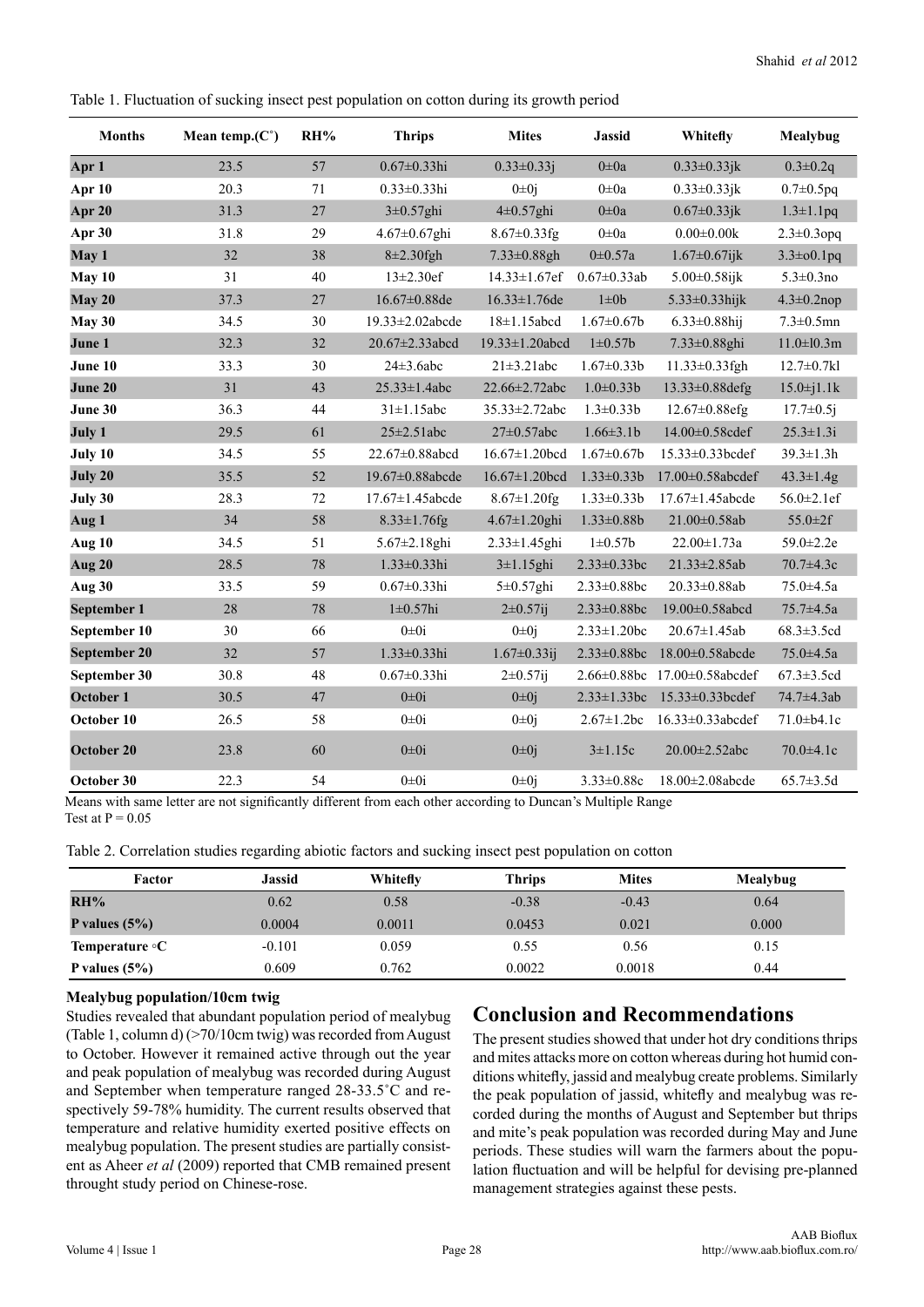## **References**

- Aheer, G. M., Ahmed, K. J., Ali, A., 1994. Role of weather in fluctuating aphid density in wheat crop. Journal of Agricultural Research 32:295–301.
- Aheer, G. M., Zafarullah, S., Saeed M., 2009. Seasonal history and biology of cotton mealybug, *Phenacoccus solenopsis* Tinsley. Journal of Agricultural Research 47:423-431.
- Ahmad, M., Khan, M. R., 1991. Insecticide resistance management strategies in cotton pests in Pakistan. Pakistan Entomology 13:1-4.
- Ali, A., 1992. Physio-chemical factors affecting resistance in cotton against jassid, *Amrasca devastans* (Dist.) and thrips, *Thrips tabaci* (Lind.) in Punjab, Pakistan. Ph.D Thesis., Dept. Entomol., Univ Agric., Faisalabad. pp. 430.
- Amjad, A., Aheer, G. M., 2007. Varietal resistance against sucking insect pests of cotton under Bahawalpur ecological conditions. Journal of Agricultural Research 45:205–208.
- Arif, M. J., Abbas, G., Saeed, S., 2007. Cotton in danger, p: 4. Dawn, The Internet Edition (http://DAWN.com), March 24th, 2007.
- Arshad, M., Suhail, A., Arif, M. J., Khan, M. A., 2009. Transgenic Bt and non-transgenic cotton effects on survival and growth of *Helicoverpa armigera*. International Journal of Agriculture and Biology 11:473–476.
- Aslam, M., Razaq, M, Saeed, N. A., Ahmad, F., 2004. Comparative resistance of different cotton varieties against bollworm complex. International Journal of Agriculture and Biology 6:39-41.
- David, W. A. L., 1958. Organic phosphorus insecticide for the control of field crop insects. Annual Review of Entomology 11:183-212.
- Goswami, B., 2007. Bt cotton devastated by secondary pests. http://www. infochange india.org/features 441.jsp (posted on 1 September 2007).
- Hamburg, H. V., Guest, P. J., 1997. The impact of insecticide arthropods in cotton agro-ecosystem in South Africa. Archives of Environmental Contamination and Toxicology 32(1):63-68.
- Hilder, V. A., Boulter, D., 1999. Genetic engineering of crop plants for insect resistance-a critical review. Crop Protection 18:177–191.
- Hofs, J. L., Schoeman, A., Vaissayre, M., 2004. Effect of Bt cotton on arthropod biodiversity in South African cotton fields. Communications in Agricultural and Applied Biological Sciences 69:191–194.
- Huque, H., 1994. "Insect pests of fibre crops", In: Hashmi, A. A. (Ed.), Insect Pest Management, Cereal and Cash Crops. Vol. 1, Pakistan Agricultural Research Council, Islamabad, pp. 193-260.
- Khan, S. M., Ullah, Z., 1994. Population dynamics of insect pests of cotton in Dera Ismail Khan. Sarhad Journal of Agriculture 10:285–290.
- Khan, W. S., Khan, A. G., 1995. Cotton Situation in Punjab. An overview. Presented at National Seminar on Strategies for Increasng Cotton Production. Agri. House, 21-Agha Khan-III Road, Lahore. April 6-7.
- Linger, M. S., Awaknavar, J. S., Lingapa, S., 1998. Seasonal occurrence of chilli mites and thrips. Karnataka Journal of Agricultural Research 11:380–385.
- Malik, A. K., Mansoor, S., Saeed, N. A., Asad, S., Zafar, Y., Stanely, J., Markham, P., 1995. Development of CLCV resistance cotton varieties through genetic engineering. A monograph published by Director of Agricultural Information, Punjab, Pakistan, pp. 3.
- Men, X., Ge, F., Edwards, C. A., Yardim, E. N., 2005. The influence of pesticide applications on *Helicoverpa armigera* Hubner and sucking pests in transgenic Bt cotton and non-transgenic cotton in China. Crop Protection 24:319–324.
- Muhammad, A., 2007. Mealybug: cotton crop's worst catastrophe' published by the Centre for Agro-Informatics Research (CAIR), Pakistan in October 2007. Available at http://agroict.org/adss/ MealyBug\_Report.aspx.
- Nagrare, V. S, Kranthi, S., Biradar, V. K., Zade, N. N., Sangode, V., Kakde, G., Shukla, R. M., Shivare, D., Khadi, B. M. Kranthi, K. R., 2009. Widespread infestation of the exotic mealybugspecies *Phenacoccus solenopsis* (Tinsley) (Hemiptera: Pseudococcidae) on cotton in India. Bulletin of Entomological Research 99:537-541.
- Nath, P., Chaudhary, O. P., Sharma, P. D., Kaushik, H. D., 2000. The studies on the incidence of important insect pests of cotton with special reference to *Gossypium arborium* (Desi) cotton. Indian Journal of Entomology 62:391–395.
- Oerke, E. C., Dehne, H. W., Schonbeck, F., Weber, A., 1994. Crop production and crop protection: Estimated losses in major food and cash crops. Elsevier, Amsterdam, The Netherlands, 808 pp.
- Sadras, V. O., Wilson, L. J., 1997. Growth analysis of cotton crop infested with spider mites. Crop Science 37:481–491.
- Satpute, U. S. Sarnaik, D. N., Bhalerao, P. D., 1988. Assessment of avoidable field losses in cotton yield due to sucking pests and bollworms. Indian Journal of Plant Protection 16:37-39.
- Seif, A. A., 1980. Seasonal fluctuation of adult population of whitefly, *Bemisia tabaci* on cotton and its relationship with weather parameter. Journal of Cotton Research and Development 5:181–189.
- Sharma, H. C., Pampapathy, G., 2006. Influence of transgenic cotton on the relative abundance and damage by target and non-target insect pests under different protection regimes in India. Crop Protection 25:800–813.
- Sorejani, M., 1998. Current trend in pesticide usage in some Asian countries. Review of Applied Entomology 77:219-234.
- Steel, R. G. D., Torrie, J. H., 1980. Principles and Procedures of Statistics: A Biometrical Approach, 2nd edition. McGraw Hill Book Co. Inc., New York.
- Wu, K., Li, W., Feng, H., Guo, Y., 2002. Seasonal abundance of the mirids, *Lygus lucorum* and *Adelphocoris* spp. (Hemiptera: Miridae) on Bt cotton in northern China. Crop Protection 21(10):997-1002.

## **Authors**

•Mohammad Rafiq Shahid, Cotton Research Institute, Ayub Agricultural Research Institute, Faisalabad, Pakistan, Shahid1364@yahoo.com

- •Jehanzeb Farooq, Cotton Research Institute, Ayub Agricultural Research Institute, Faisalabad 38040, Pakistan, jehanzeb1763@hotmail.com
- •Abid Mahmood, Cotton Research Institute, Ayub Agricultural Research Institute, Faisalabad 38040, Pakistan.
- •Farrukh Ilahi, Cotton Research Institute, Ayub Agricultural Research Institute, Faisalabad 38040, Pakistan.
- •Muhammad Riaz, Cotton Research Institute, Ayub Agricultural Research Institute, Faisalabad 38040, Pakistan.
- •Amir Shakeel, Department of Plant Breeding and Genetics, University of Agriculture Faisalabad 38040, Pakistan.
- •Ioan Valentin Petrescu-Mag, SC Bioflux SRL, 54 Ceahlau Str., Cluj-Napoca 400488, Romania, zoobiomag2004@yahoo.com
- •Ioan Valentin Petrescu-Mag, Postdoctoral School in Agriculture and Veterinary Medicine (POSDRU/89/1.5/S/62371), University of Agricultural Sciences and Veterinary Medicine, Iasi, 3 Mihail
- Sadoveanu Street, Iasi, Romania, European Union.
- •Amjad Farooq, Cotton Research Institute, Ayub Agricultural Research Institute, Faisalabad 38040, Pakistan.